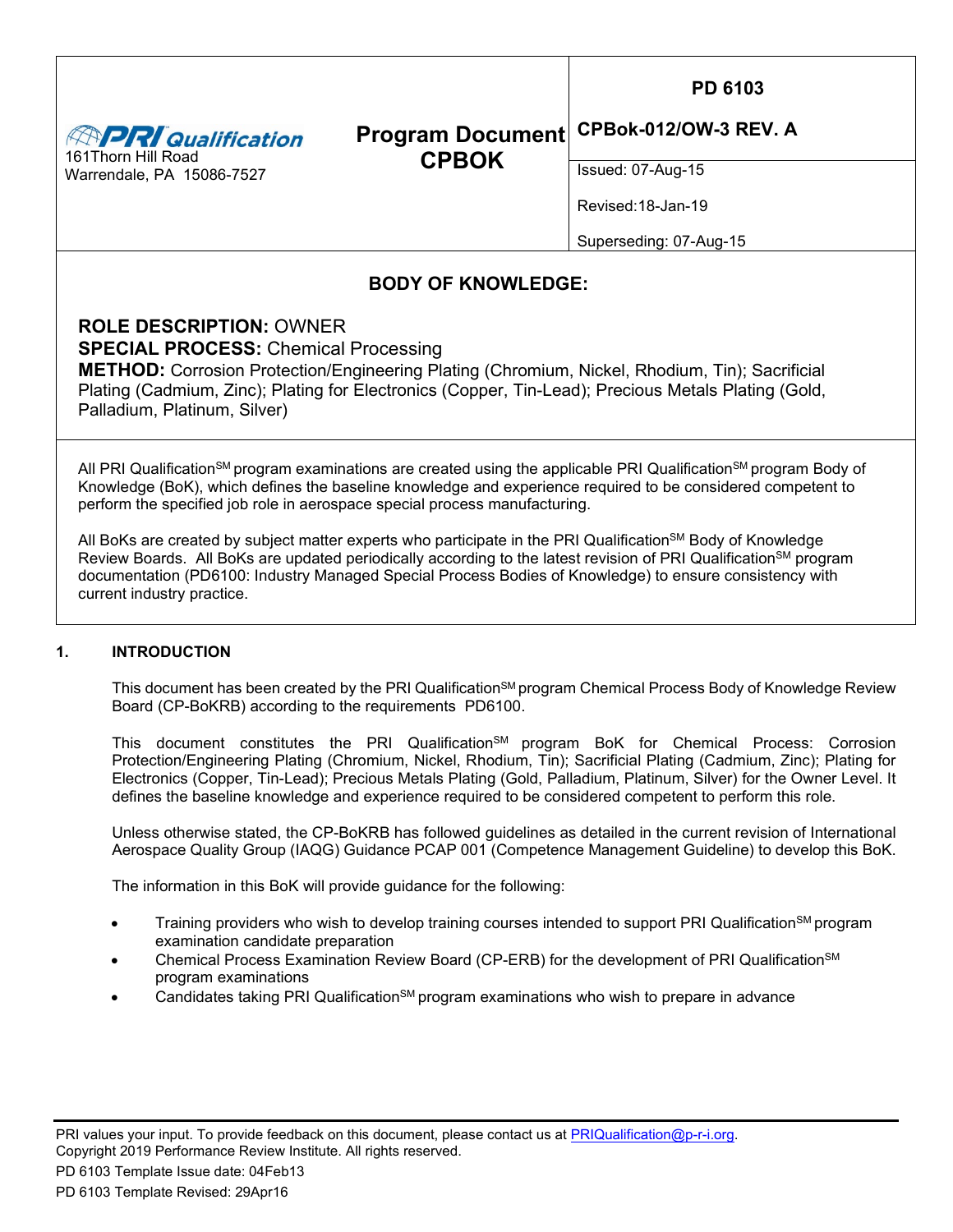**PRI QualificationSM BoK:CP:** Corrosion Protection/Engineering Plating (Chromium, Nickel, Rhodium, Tin); Sacrificial Plating (Cadmium, Zinc); Plating for Electronics (Copper, Tin-Lead); Precious Metals Plating (Gold, Palladium, Platinum, Silver); **Owner - 2 -**

#### **2. REFERENCES**

PRI Qualification<sup>SM</sup> program documents:

| PD6000          | Governance & Administration of PRI Qualification <sup>SM</sup> Program |
|-----------------|------------------------------------------------------------------------|
| PD6100          | Industry Managed Special Process Bodies of Knowledge                   |
| PD6200          | Industry Managed Special Process Examinations System                   |
| IAQG documents: |                                                                        |

IAQG Guidance PCAP 001 Competence Management Guideline

#### **3. DEFINITIONS**

**Definitions described within are specific to the Special Process BoK. For program-specific definitions,**  please refer to either the PD 6000 or the PRI Qualification<sup>SM</sup> Dictionary.

BODY OF KNOWLEDGE (BoK): Baseline knowledge and experience required to be considered competent for a target position.

GENERAL EXAMINATION: The General Examination is designed to ascertain the candidate's general knowledge required for a particular job, role or activity. All of the questions will be derived from the corresponding BoK.

EXPERIENCE: The accumulation of knowledge or skill that results from direct participation in events or activities over a period of time.

KNOWLEDGE: Information / understanding acquired over a period of time. Information acquired through study and retained over that period of time (education, training, experience etc.) The combination of data and information, to which is added expert opinion, skills and experience, to result in a valuable asset which can be used to aid decision making and problem solving.

LEVEL: A class or division of a group based on education, training and experience. There are 3 levels: Operator/Technician, Planner and Owner. Please refer to the current version of PD 6000 for definitions.

METHOD: A well-defined division of a SPECIAL PROCESS widely recognised by industry. A specific area of a special process for example anodizing within Chemical Processing

NON-SPECIAL PROCESS RELATED REQUIREMENTS: Miscellaneous requirements such as Health and Safety, Environmental, etc.

PERSONAL ATTRIBUTES: A quality or characteristic expected and required for a particular job, role or activity.

PRACTICAL EXAMINATION: The Practical Examination shall consist of a demonstration of proficiency in performing tasks that are typical of those to be accomplished in the performance of the candidate's duties. The examination content is derived from the corresponding BoK.

SKILL: Ability to perform a particular task. The quality of being able to do something that is acquired or developed through training or experience.

SPECIFIC EXAMINATION: The Specific Examination shall cover requirements and use of the specifications, codes, equipment, operating procedures and test techniques the candidate may use in the performance of his/her duties with the employer. Examination content will be derived from the corresponding BoK where applicable.

WEIGHTING: The "weighting" of each line item, using a scale of 1, 3, 7, 10, (1 being least important; 10 being most important) indicates the relative importance of that aspect of the BoK and will determine the likelihood and frequency of a question on that topic appearing in the examination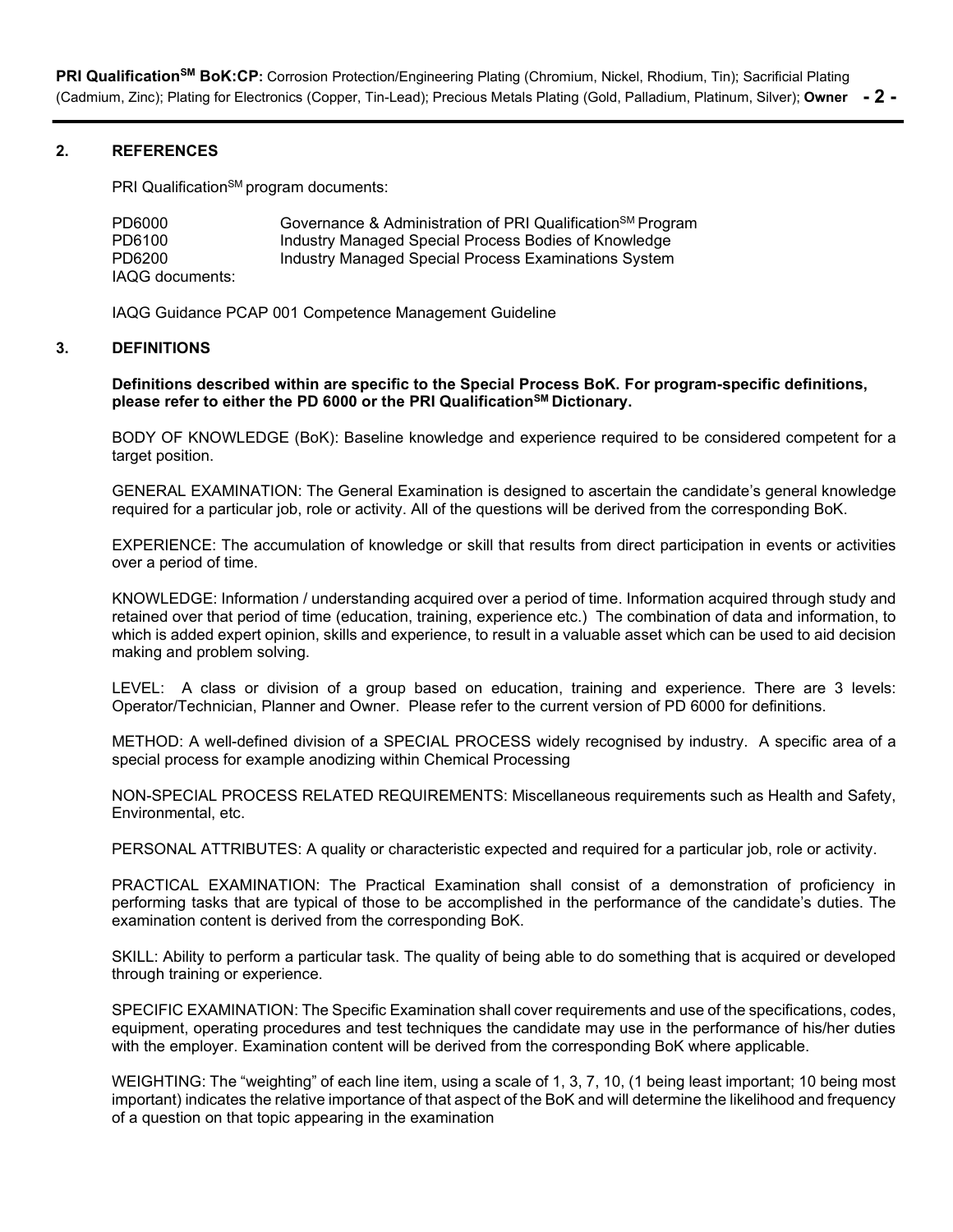PRI Qualification<sup>SM</sup> BoK:CP: Corrosion Protection/Engineering Plating (Chromium, Nickel, Rhodium, Tin); Sacrificial Plating (Cadmium, Zinc); Plating for Electronics (Copper, Tin-Lead); Precious Metals Plating (Gold, Palladium, Platinum, Silver); **Owner - 3 -**

### **4. GUIDANCE TO EXAMINATION CANDIDATES**

All PRI Qualification<sup>SM</sup> program examination candidates are recommended to read all documents referenced in section 2 of this document.

As stated in PRI Qualification<sup>SM</sup> program document PD6200, every exam question shall relate directly to and be derived from the information as detailed in the current version of the BoK.

Re-assessment to this BoK is required every 5 years, unless otherwise specified.

Candidates are therefore advised to ensure familiarity with all aspects of the BoK as detailed in Table 1. This can be done through:

- Self-study
- Completion of internal training
- Completion of external training (a list of Approved Training Providers can be found at https://p-r-i.org/)

Records of all qualified personnel shall be maintained and include:

- Date of Qualification
- Results of Written Exam
- Results of Practical Exam (if applicable)
- Summary of Experience (Owner Level Only)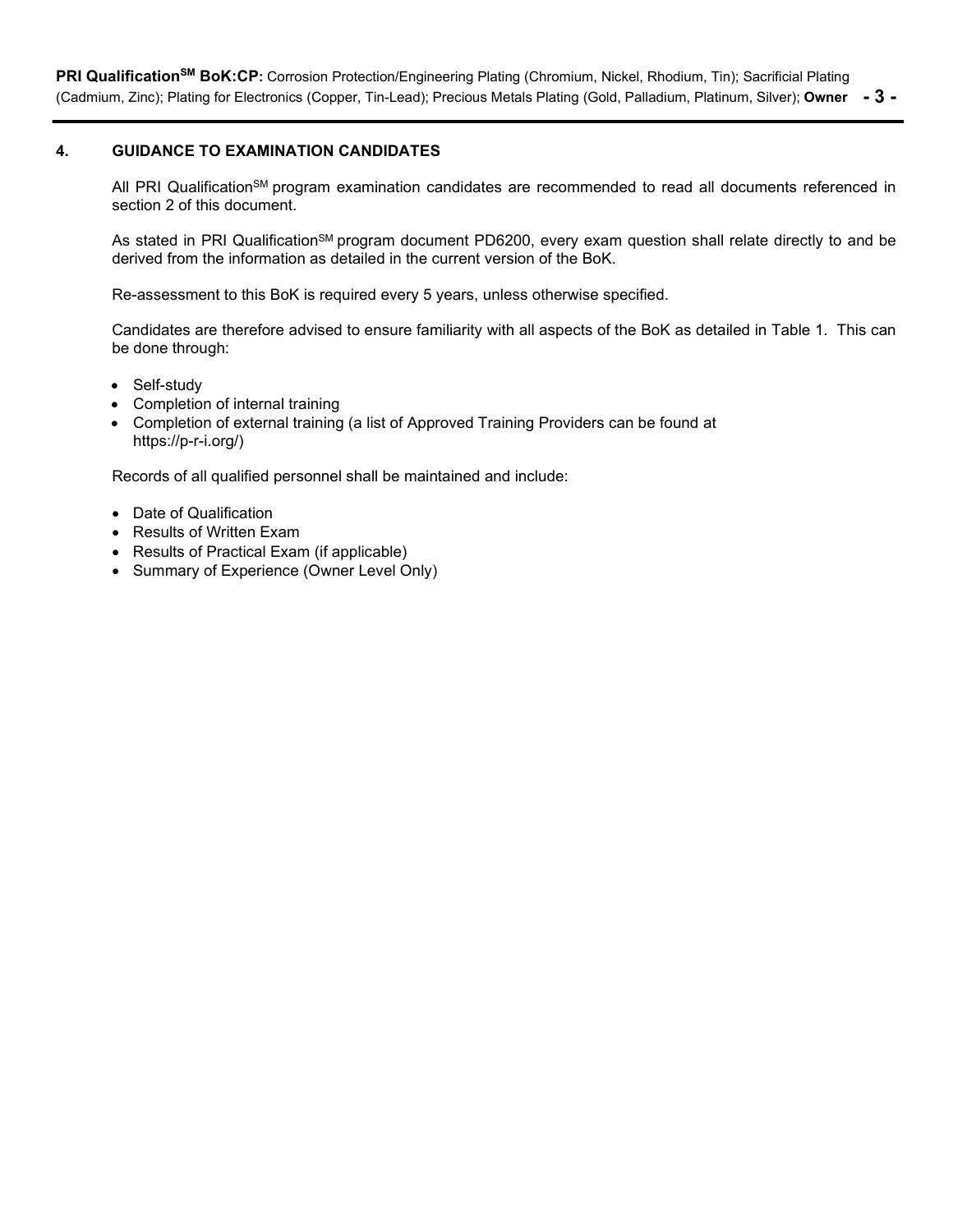**PRI QualificationSM BoK:CP:** Corrosion Protection/Engineering Plating (Chromium, Nickel, Rhodium, Tin); Sacrificial Plating (Cadmium, Zinc); Plating for Electronics (Copper, Tin-Lead); Precious Metals Plating (Gold, Palladium, Platinum, Silver); **Owner - 4 -**

# **5. LEVELS**

| Level                                           |                                                                                                                  |                                                                                                                                                                                                           |                                                                                                                                                                                                                                                                                                                                                                                                                                        |  |  |
|-------------------------------------------------|------------------------------------------------------------------------------------------------------------------|-----------------------------------------------------------------------------------------------------------------------------------------------------------------------------------------------------------|----------------------------------------------------------------------------------------------------------------------------------------------------------------------------------------------------------------------------------------------------------------------------------------------------------------------------------------------------------------------------------------------------------------------------------------|--|--|
| <b>Descriptors</b>                              | Operator (OP)                                                                                                    | Planner (PL)                                                                                                                                                                                              | Owner (OW)                                                                                                                                                                                                                                                                                                                                                                                                                             |  |  |
|                                                 | For descriptions, please<br>refer to current version of<br>PD6000                                                | For descriptions, please<br>refer to current version of<br>PD6000                                                                                                                                         | For descriptions, please<br>refer to current version of<br>PD6000                                                                                                                                                                                                                                                                                                                                                                      |  |  |
| <b>Special Process Specific</b>                 | No additional criteria for                                                                                       | No additional criteria for                                                                                                                                                                                | No additional criteria for                                                                                                                                                                                                                                                                                                                                                                                                             |  |  |
| <b>Criteria</b>                                 | the Plating process.                                                                                             | the Plating process.                                                                                                                                                                                      | the Plating process.                                                                                                                                                                                                                                                                                                                                                                                                                   |  |  |
| <b>Technical Knowledge</b>                      | Basic knowledge of the special<br>process, its main processes,<br>methods and tools.                             | Good level of knowledge in all<br>aspects of the special process,<br>all its processes, methods and<br>tools.<br>Ability to coach others on<br>contents and methods in the<br>context of their workplace. | High or extensive knowledge<br>in all aspects of the special<br>process, all its processes,<br>methods and tools to assess<br>and validate improvements.<br>Able to contribute to set<br>externally recognized<br>standards.<br>Ability to define contents and<br>methods for using knowledge<br>effectively in influencing and<br>developing international<br>processes. Ability to influence<br>the process with one's<br>knowledge. |  |  |
| <b>Experience</b>                               | Sufficient experience to deal<br>with recurrent activity.                                                        | Has enough experience to<br>deal with unforeseen issues.                                                                                                                                                  | Wide proven experience of the<br>subject. Is recognized<br>specialist within Plating<br>processes.                                                                                                                                                                                                                                                                                                                                     |  |  |
| <b>Personal Attributes</b>                      |                                                                                                                  | Takes into consideration behavioral characteristics such as but                                                                                                                                           |                                                                                                                                                                                                                                                                                                                                                                                                                                        |  |  |
|                                                 |                                                                                                                  | not limited to: team working, communication, direction and<br>purpose, innovation and problem solving, mutual trust and<br>respect, confidentiality and trustworthiness.                                  |                                                                                                                                                                                                                                                                                                                                                                                                                                        |  |  |
| <b>Skills</b>                                   | Describes the activities necessary to perform each level of job<br>function to comply with the Body of Knowledge |                                                                                                                                                                                                           |                                                                                                                                                                                                                                                                                                                                                                                                                                        |  |  |
| <b>Non-Special Process Related Requirements</b> |                                                                                                                  | Health & Safety, Environmental, Quality System Requirements.                                                                                                                                              |                                                                                                                                                                                                                                                                                                                                                                                                                                        |  |  |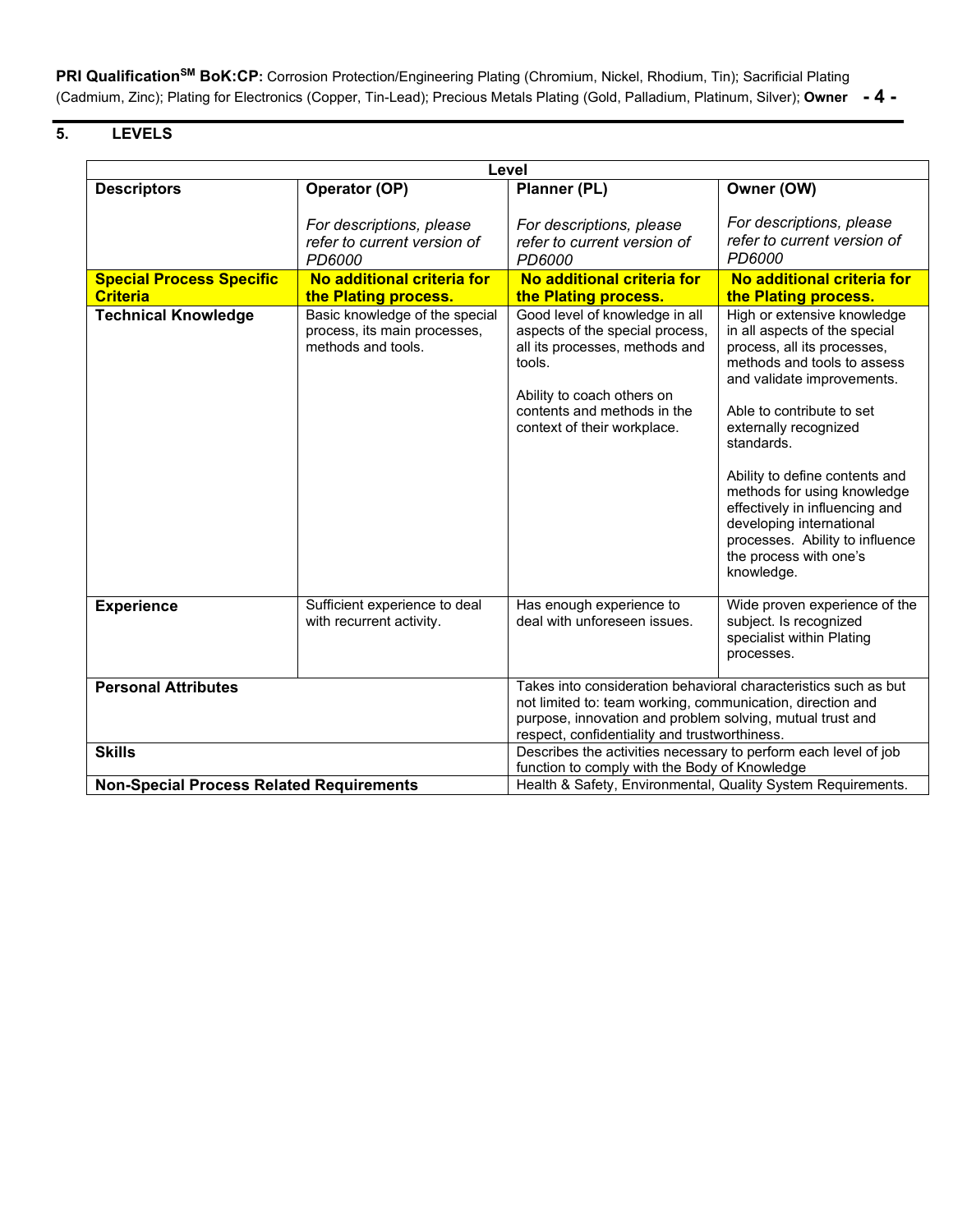PRI Qualification<sup>SM</sup> BoK:CP: Corrosion Protection/Engineering Plating (Chromium, Nickel, Rhodium, Tin); Sacrificial Plating (Cadmium, Zinc); Plating for Electronics (Copper, Tin-Lead); Precious Metals Plating (Gold, Palladium, Platinum, Silver); **Owner - 5 -**

## **6. TABLE 1**

#### **ROLE DESCRIPTION: Owner**

**SPECIAL PROCESS: Chemical Processing**

**Method: Corrosion Protection/Engineering Plating (Chromium, Nickel, Rhodium, Tin); Sacrificial Plating (Cadmium, Zinc); Plating for Electronics (Copper, Tin-Lead); Precious Metals Plating (Gold, Palladium, Platinum, Silver).** 

**Reference Guidelines:** *Addendum 1 is a list of the International Standards and Reference Documents applicable to Plating processes*

| Row#            |                                                                                                                                                                                    |                      |                                            |                                                           |
|-----------------|------------------------------------------------------------------------------------------------------------------------------------------------------------------------------------|----------------------|--------------------------------------------|-----------------------------------------------------------|
|                 | <b>COMPETENCE</b>                                                                                                                                                                  | Weight<br>(1,3,7,10) | Exam Type<br>Written (W)/<br>Practical (P) | <b>Reference Guidelines</b>                               |
|                 | <b>KNOWLEDGE:</b>                                                                                                                                                                  |                      |                                            |                                                           |
|                 | The basic knowledge of the special processes, methods and tools                                                                                                                    |                      |                                            |                                                           |
|                 | <b>GENERAL KNOWLEDGE:</b>                                                                                                                                                          |                      |                                            |                                                           |
| 1.              | Understand how to determine if there has been damage to the part surface.                                                                                                          | 10                   | W                                          | <b>AC 7108</b>                                            |
| 2.              | Full and complete understanding of Internal Work instructions                                                                                                                      | 10                   | $\overline{\mathsf{w}}$                    | AC 7108                                                   |
| 3.              | Know how to access customer specifications and requirements (i.e. where to find<br>them).                                                                                          | 10                   | W                                          | <b>AC 7108</b>                                            |
| 4.              | Understand how to interpret customer specification and requirements in the context<br>of performing the Plating process.                                                           | 10                   | W                                          | AC 7004; AS 9100; AC 7108/9;<br>AC 7108/10                |
| 5.              | Understand Industry Standards (see Addendum 1 of this document)                                                                                                                    | 10                   | $\boldsymbol{\mathsf{W}}$                  | <b>Addendum 1</b>                                         |
| 6.              | Knowledge of the Surface Preparation procedures                                                                                                                                    | 10                   | $\overline{w}$                             | AC 7108/3; AC 7108/9; AC<br>7108/10; ASTM-B322; ISO 27831 |
| 7.              | Basic understanding of the control and calibration requirements for equipment.                                                                                                     | 10                   | W                                          | AC 7004; AS 9100                                          |
| 8.              | Know how to perform the Water Break Free Cleanliness Verification                                                                                                                  | 10                   | $\overline{\mathsf{w}}$                    | AC 7108                                                   |
| 9.              | Knowledge and understanding of mathematics, including decimal and fractions                                                                                                        | 10                   | $\boldsymbol{\mathsf{W}}$                  | <b>General Industry</b>                                   |
| 10 <sub>1</sub> | Knowledge and understanding of how to correctly calculate surface areas,<br>including allowances for racking, shielding, etc.                                                      | 10                   | $\overline{w}$                             | AC 7108/9; AC 7108/10                                     |
| 11.             | Knowledge and understanding of how to correctly calculate and optimize current<br>density range for the plating application                                                        | 10                   | W                                          | AC 7108/9; AC 7108/10                                     |
| 12.             | Know and understand General Cleaning, Mechanical Cleaning, Chemical<br>Cleaning, Activation methods and under-plating (strike) requirements prior to<br>Plating.                   | 10                   | ${\bf W}$                                  | AC 7108/9; AC 7108/10; ASTM-<br>B322; ISO 27831           |
| 13.             | Know and understand proper chemistry, both usage and application.                                                                                                                  | 10                   | $\boldsymbol{\mathsf{W}}$                  | AC 7108                                                   |
| 14.             | Know and understand Job Documentation including Fixed and Frozen Process<br>requirements.                                                                                          | 10                   | W                                          | AC 7004; AS 9100; AC 7108                                 |
| 16.             | Know and understand how to correct or adjust the ASF (amps per square foot) for<br>the Plating process.                                                                            | 10                   | $\boldsymbol{\mathsf{W}}$                  | AC 7108/9; AC 7108/10                                     |
| 17.             | Know how to use precision measuring instruments and equipment                                                                                                                      | 10                   | W                                          | <b>General Industry</b>                                   |
| 18.             | Know and understand Laboratory Procedures and understand proper verification<br>methods.                                                                                           | 10                   | $\overline{w}$                             | AC 7108, AC 7108/4                                        |
| 19.             | Know and understand analytical requirements and limits.                                                                                                                            | $\overline{7}$       | W                                          | <b>AC 7108</b>                                            |
| 20.             | Know and understand how to review and take action on analytical data & limits.                                                                                                     | $\overline{7}$       | W                                          | <b>AC 7108</b>                                            |
| 21.             | Understand the need for pre-process checks (such as calibration status and<br>solution temperatures and understand proper verification methods.                                    | 10                   | W                                          | AC 7108                                                   |
| 22.             | Understand the mechanics and importance of Racking, Part Set-Up and Masking.                                                                                                       | 10                   | W                                          | <b>AC 7108</b>                                            |
| 23.             | Thoroughly understand the Plating process.                                                                                                                                         | 10                   | W                                          | AC 7108/9; AC 7108/10                                     |
| 24.             | Knowledge and ability to write and review internal procedures and practices.                                                                                                       | $\overline{7}$       | W                                          | AC 7004; AS 9100                                          |
| 25.             | Know how to recognize unsafe and/or inappropriate work practices.                                                                                                                  | 10                   | W                                          | AC 7108; ISO 14001; OHSAS<br>18001                        |
| 26.             | Know and understand the effects and aspects of the Plating process on different<br>alloys and materials (including chemicals, masking materials, tanks, work<br>environment, etc.) | 10                   | W                                          | AC7108/9; AC 7108/10                                      |
| 27.             | Understand how to deal with incorrect or inappropriate Plating.                                                                                                                    | 10                   | $\boldsymbol{\mathsf{W}}$                  | AC 7108/9; AC 7108/10                                     |
| 28.             | Knowledge and understanding about the selection of appropriate equipment for<br>use in the Plating process.                                                                        | 10                   | W                                          | AC 7108/9; AC 7108/10                                     |
| 29.             | Understanding of the significance of pH and grades of water purity and their<br>measurement.                                                                                       | 10                   | $\overline{w}$                             | <b>AC 7108</b>                                            |
| 30.             | General knowledge and understand of all the Plating processes and methods.                                                                                                         | $\bf 7$              | W                                          | AC 7108/9; AC 7108/10                                     |
|                 | <b>CORROSION PROTECTION/ENGINEERING PLATING (CHROMIUM,</b><br><b>NICKEL, RHODIUM, TIN)</b>                                                                                         |                      | W                                          |                                                           |
|                 |                                                                                                                                                                                    |                      |                                            |                                                           |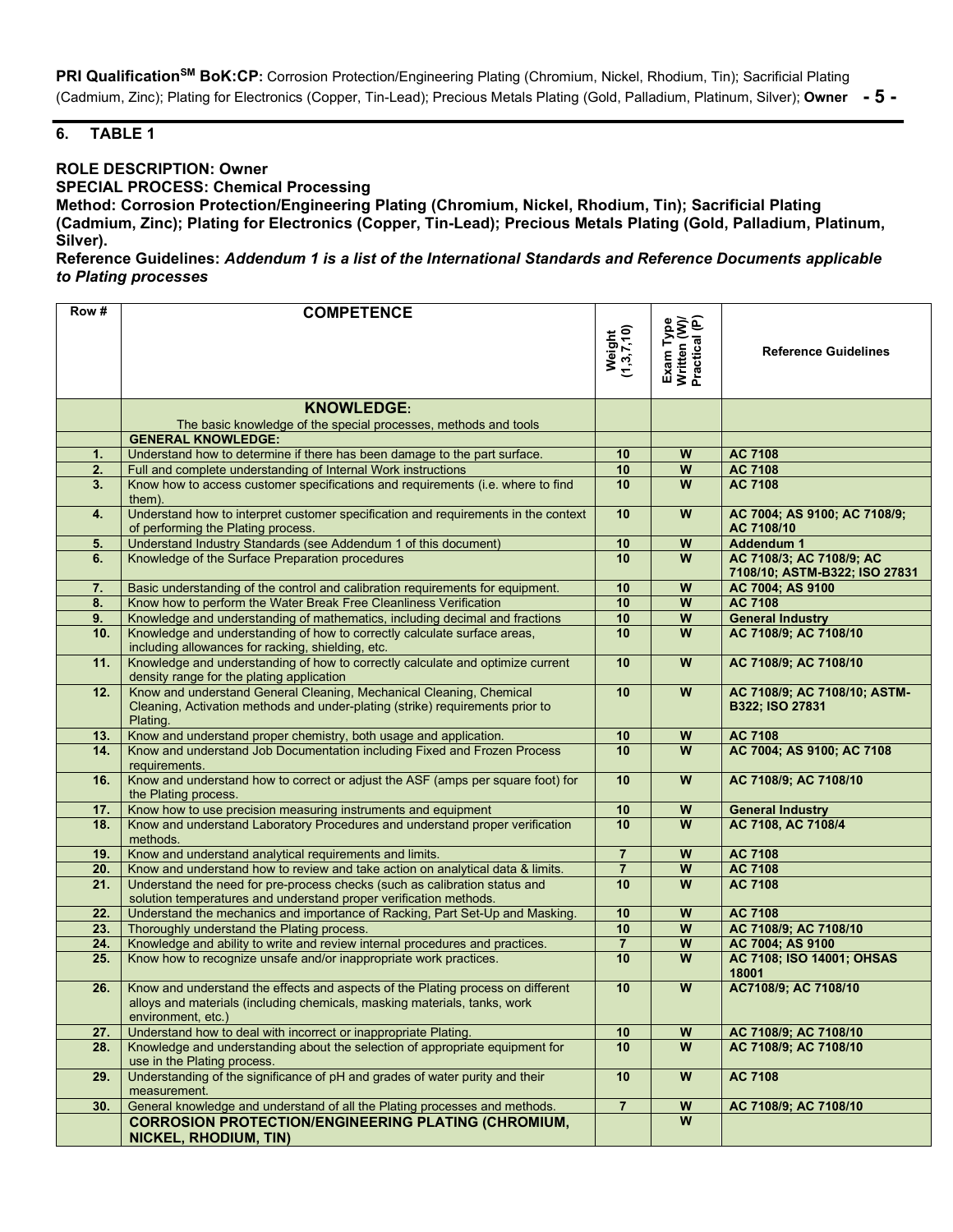# PRI Qualification<sup>SM</sup> BoK:CP: Corrosion Protection/Engineering Plating (Chromium, Nickel, Rhodium, Tin); Sacrificial Plating (Cadmium, Zinc); Plating for Electronics (Copper, Tin-Lead); Precious Metals Plating (Gold, Palladium, Platinum, Silver); **Owner - 6 -**

| 31.             |                                                                                                                             |                 |                           |                                                     |
|-----------------|-----------------------------------------------------------------------------------------------------------------------------|-----------------|---------------------------|-----------------------------------------------------|
|                 | Understand how to identify which features require plating, masking, etc. as<br>required by governing engineering documents. | 10              | W                         | AC 7004; AS 9100; AC 7108; AC<br>7108/9; AC 7108/10 |
|                 | Know cleaning and activation steps and restrictions for this type of plating.                                               | 10              | W                         |                                                     |
| 15.             |                                                                                                                             |                 |                           | AMS-QQ-C-320; MIL-C-23422;                          |
| 32.             | Understand "Accept & Reject" Criteria and testing for this type of plating.                                                 | 10              | W                         | <b>MIL-STD-1501; AMS 2406; AMS</b>                  |
| 33.             | Know uses, features and applications for this type of plating.                                                              | 10              | W                         | 2460; BAC 5709; MIL-STD-                            |
|                 |                                                                                                                             |                 |                           | 14538; AMS-QQ-N-290; AMS                            |
| 34.             | Understand the limitations for this type of plating in particular, pits, scratches,                                         | 10              | W                         |                                                     |
|                 | surface roughness, etc.                                                                                                     |                 |                           | 2403; AMS 2417; SAE-AMS-C-                          |
| 35.             | Understand the environmental, worker safety and health concerns associated with                                             | 10              | W                         | 26074; MIL-P-27418; MIL-P-                          |
|                 |                                                                                                                             |                 |                           | 18317; MIL-R-46085; AMS 2408;                       |
|                 | this type of plating.                                                                                                       |                 |                           |                                                     |
|                 |                                                                                                                             |                 |                           | <b>ASTM B545;</b>                                   |
|                 | <b>SACRIFICIAL PLATING (CADMIUM, ZINC)</b>                                                                                  |                 | W                         |                                                     |
| 36.             | Understand how to identify which features require plating, masking, etc. as                                                 | 10              | W                         | AC 7004; AS 9100; AC 7108; AC                       |
|                 |                                                                                                                             |                 |                           |                                                     |
|                 | required by governing engineering documents.                                                                                |                 |                           | 7108/9; AC 7108/10                                  |
| 37 <sub>1</sub> | Know cleaning and activation steps and restrictions for this type of plating.                                               | 10              | W                         |                                                     |
| 38.             | Understand "Accept & Reject" Criteria and testing for this type of plating.                                                 | 10              | W                         |                                                     |
|                 |                                                                                                                             |                 |                           | SAE-AMS-QQ-P-416; AMS 2400;                         |
| 39.             | Know uses, features and applications for this type of plating.                                                              | 10              | W                         | SAE-AMS-QQ-Z-325; ASTM                              |
| 40.             | Understand the limitations for this type of plating.                                                                        | 10              | $\boldsymbol{\mathsf{W}}$ |                                                     |
| 41.             | Understand the environmental, worker safety and health concerns associated with                                             | 10 <sup>1</sup> | W                         | B633; AMS 2417                                      |
|                 |                                                                                                                             |                 |                           |                                                     |
|                 | this type of plating.                                                                                                       |                 |                           |                                                     |
|                 | PLATING FOR ELECTRONICS (COPPER, TIN-LEAD)                                                                                  |                 | W                         |                                                     |
|                 | Understand how to identify which features require plating, masking, etc. as                                                 | 10              | W                         | AC 7004; AS 9100; AC 7108; AC                       |
| 42.             |                                                                                                                             |                 |                           |                                                     |
|                 | required by governing engineering documents.                                                                                |                 |                           | 7108/9; AC 7108/10                                  |
| 43.             | Know cleaning and activation steps and restrictions for this type of plating.                                               | 10              | W                         |                                                     |
| 44.             | Understand "Accept & Reject" Criteria and testing for this type of plating.                                                 | 10              | W                         |                                                     |
|                 |                                                                                                                             |                 |                           |                                                     |
| 45.             | Know uses, features and applications for this type of plating.                                                              | 10              | W                         | MIL-C-14550; AMS 2418; MIL-P-                       |
| 46.             | Understand the limitations for this type of plating.                                                                        | 10              | W                         | 81728; SAE-AMS-P-81728                              |
| 47.             | Understand the environmental, worker safety and health concerns associated with                                             | 10              | W                         |                                                     |
|                 |                                                                                                                             |                 |                           |                                                     |
|                 | this type of plating.                                                                                                       |                 |                           |                                                     |
|                 | PRECIOUS METALS PLATING (GOLD, PALLADIUM, PLATINUM,                                                                         |                 | W                         |                                                     |
|                 | <b>SILVER)</b>                                                                                                              |                 |                           |                                                     |
|                 |                                                                                                                             |                 |                           |                                                     |
| 48.             | Understand how to identify which features require plating, masking, etc. as                                                 | 10              | $\overline{w}$            | AC 7004; AS 9100; AC 7108; AC                       |
|                 | required by governing engineering documents.                                                                                |                 |                           | 7108/9; AC 7108/10                                  |
| 49.             | Know cleaning and activation steps and restrictions for this type of plating.                                               | 10              | W                         |                                                     |
|                 |                                                                                                                             |                 |                           |                                                     |
| 50.             | Understand "Accept & Reject" Criteria and testing for this type of plating.                                                 | 10              | W                         | MIL-G45204; MIL-P-45209; ASTM                       |
| 51.             | Know uses, features and applications for this type of plating.                                                              | 10              | $\boldsymbol{\mathsf{W}}$ | B679; SAE-AMS-QQ-S-365;                             |
| 52.             | Understand the limitations for this type of plating.                                                                        | 10              | $\overline{\mathsf{w}}$   | <b>ASTM B700; AMS 2410; AMS</b>                     |
| 53.             |                                                                                                                             | 10              | $\overline{w}$            | 2411; AMS 2412;                                     |
|                 | Understand the environmental, worker safety and health concerns associated with                                             |                 |                           |                                                     |
|                 | this type of plating.                                                                                                       |                 |                           |                                                     |
|                 | <b>SKILLS:</b>                                                                                                              |                 |                           |                                                     |
|                 |                                                                                                                             |                 |                           |                                                     |
|                 | Defined within these rolls describes the range of skills. The skills required to                                            |                 |                           |                                                     |
|                 | perform a particular special process task                                                                                   |                 |                           |                                                     |
|                 |                                                                                                                             |                 |                           |                                                     |
|                 |                                                                                                                             |                 |                           |                                                     |
|                 | <b>READ AND UNDERSTAND WRITTEN INSTRUCTIONS:</b>                                                                            |                 |                           |                                                     |
| 54.             | Ability to understand specification requirements and customer flow-down                                                     | 10              | ${\bf W}$                 | AC 7004; AS 9100; AC 7108                           |
|                 | requirements                                                                                                                |                 |                           |                                                     |
| 55.             | Apply plating techniques appropriately                                                                                      | 10              | $\overline{\mathsf{w}}$   | AC 7108/9; AC 7108/10                               |
|                 |                                                                                                                             |                 |                           |                                                     |
|                 |                                                                                                                             |                 |                           |                                                     |
| 56.             | Verify and validate the plating results.                                                                                    | 10              | W                         | AC 7108/9; AC 7108/10                               |
|                 |                                                                                                                             |                 |                           |                                                     |
| 57.             | Properly report nonconformances                                                                                             | 10              | $\overline{w}$            | AC 7004; AS 9100; AC 7108                           |
|                 |                                                                                                                             |                 |                           |                                                     |
|                 |                                                                                                                             |                 |                           |                                                     |
| 58.             | Apply technical knowledge in a skillful way when solving problems                                                           | 10              | $\overline{\mathbf{W}}$   | AC 7004; AS 9100; AC 7108                           |
|                 |                                                                                                                             |                 |                           |                                                     |
|                 |                                                                                                                             |                 |                           |                                                     |
| 59.             | Be familiar with the scope and limitations of plating.                                                                      | 10              | $\overline{\mathbf{W}}$   | AC 7108/9; AC 7108/10                               |
|                 |                                                                                                                             |                 |                           |                                                     |
| 60.             | Use of appropriate equipment for the plating process.                                                                       | 10              | $\overline{\mathbf{W}}$   | AC 7108/9; AC 7108/10                               |
|                 |                                                                                                                             |                 |                           |                                                     |
|                 |                                                                                                                             |                 |                           |                                                     |
| 61.             | Ability to follow instructions                                                                                              | 10              | W                         | AC 7004; AS 9100; AC 7108                           |
| 62.             | Ability to write Work Instructions and Procedures                                                                           | 10              | $\overline{w}$            | AC 7004; AS 9100; AC 7108                           |
| 63.             | Interpretation of an acceptable plating process                                                                             | 10              | $\overline{\mathbf{W}}$   | AC 7108/9; AC 7108/10                               |
| 64.             |                                                                                                                             |                 |                           |                                                     |
|                 | Must be able to read drawings and specifications                                                                            | 10              | $\overline{\mathbf{W}}$   | AC 7004; AS 9100; AC 7108                           |
| 65.             | Must be able to interpret specification requirements                                                                        | 10              | W                         | AC 7004; AS 9100; AC 7108                           |
| 66.             | Must be able to set-up operations (equipment, rates, timers & temperatures)                                                 | 10              | $\overline{w}$            | AC 7004; AS 9100; AC 7108                           |
|                 | including alternate procedures as appropriate                                                                               |                 |                           |                                                     |
|                 |                                                                                                                             |                 |                           |                                                     |
| 67.             | Must be able to understand and interpret shop travelers                                                                     | 10              | $\overline{w}$            | AC 7004; AS 9100; AC 7108                           |
|                 |                                                                                                                             |                 |                           |                                                     |
|                 |                                                                                                                             |                 |                           |                                                     |
|                 | <b>PERSONAL ATTRIBUTES:</b>                                                                                                 |                 |                           |                                                     |
|                 | Are statements that will enable judgment of the person's personal attributes                                                |                 |                           |                                                     |
| 68.             | Be able to work independently with a minimum of supervision                                                                 | 10              | N/A                       | <b>General Industry</b>                             |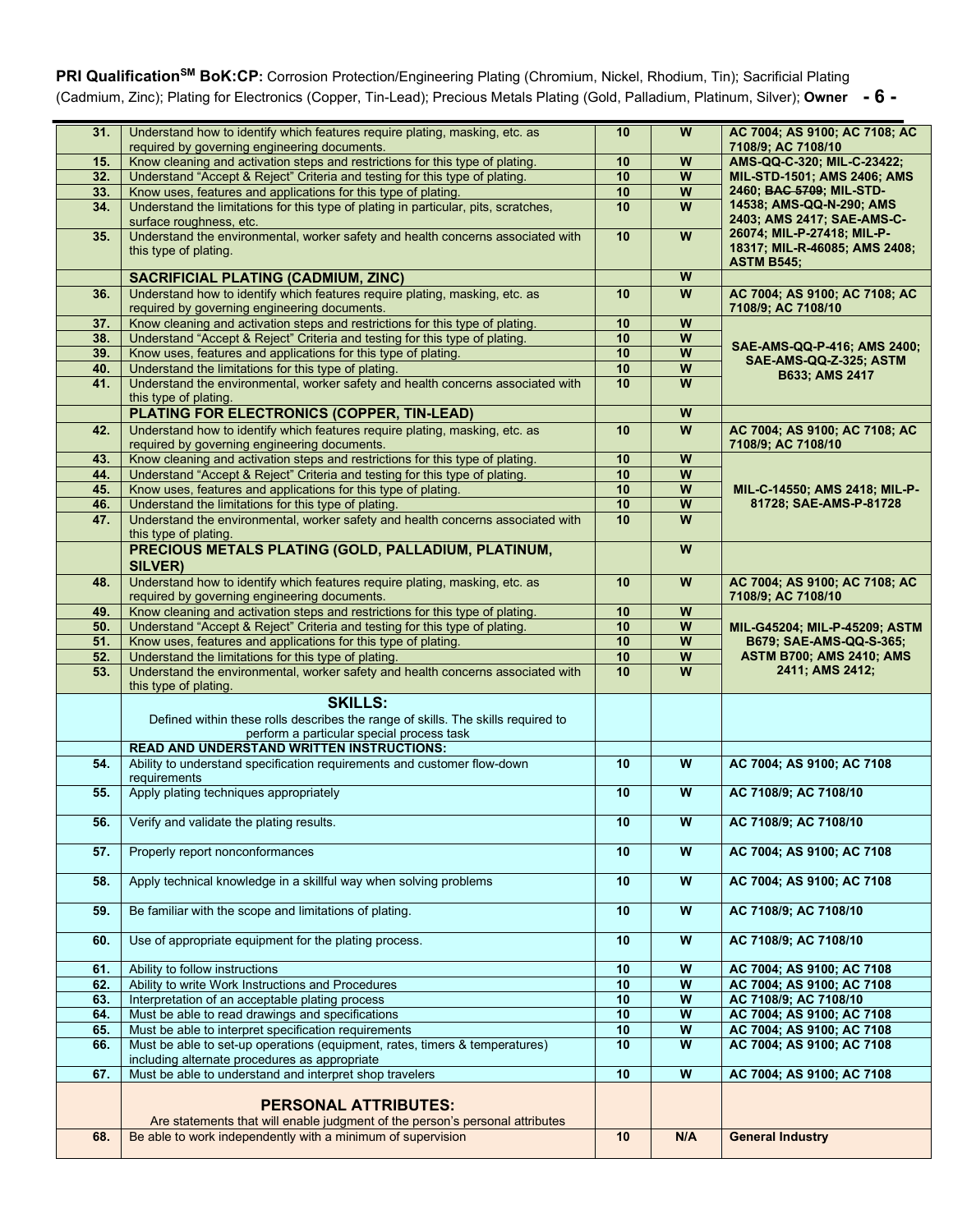**PRI QualificationSM BoK:CP:** Corrosion Protection/Engineering Plating (Chromium, Nickel, Rhodium, Tin); Sacrificial Plating (Cadmium, Zinc); Plating for Electronics (Copper, Tin-Lead); Precious Metals Plating (Gold, Palladium, Platinum, Silver); **Owner - 7 -**

| 69. | Must have a high degree of integrity                                                                                                                                                                     | 10             | N/A                     | <b>General Industry</b>            |
|-----|----------------------------------------------------------------------------------------------------------------------------------------------------------------------------------------------------------|----------------|-------------------------|------------------------------------|
| 70. | Be attentive to details                                                                                                                                                                                  |                | N/A                     | <b>General Industry</b>            |
| 71. | Be flexible                                                                                                                                                                                              | $\overline{7}$ | N/A                     | <b>General Industry</b>            |
| 72. | <b>Tolerate stress</b>                                                                                                                                                                                   | 10             | N/A                     | <b>General Industry</b>            |
| 73. | <b>Exhibit conflict resolution</b>                                                                                                                                                                       | 10             | N/A                     | <b>General Industry</b>            |
| 74. | Decision making ability                                                                                                                                                                                  | 10             | N/A                     | <b>General Industry</b>            |
| 75. | <b>Team Worker</b>                                                                                                                                                                                       | 10             | N/A                     | <b>General Industry</b>            |
| 76. | <b>Ethical Behavior</b>                                                                                                                                                                                  | 10             | N/A                     | <b>General Industry</b>            |
| 77. | <b>Exhibit Leadership</b>                                                                                                                                                                                | 10             | N/A                     | <b>General Industry</b>            |
|     | <b>EXPERIENCE:</b>                                                                                                                                                                                       |                |                         |                                    |
|     | Are the minimum experience requirement expected to demonstrate their<br>competence.                                                                                                                      |                |                         |                                    |
| 78. | <b>EDUCATION:</b>                                                                                                                                                                                        |                | N/A                     |                                    |
| 79. | High School Diploma or GED or Secondary Education                                                                                                                                                        | 10             | N/A                     | <b>General Industry</b>            |
| 80. | Apprenticeship                                                                                                                                                                                           | $\overline{7}$ | N/A                     | <b>General Industry</b>            |
| 81. | <b>Industry Training or Courses</b>                                                                                                                                                                      | $\overline{7}$ | N/A                     | <b>General Industry</b>            |
| 82. | TRAINING / HANDS-ON-EXPERIENCE:                                                                                                                                                                          | 10             | N/A                     | <b>General Industry</b>            |
| 83. | Complete on the job training: Minimum number of hours-                                                                                                                                                   |                |                         |                                    |
| 84. | OPERATOR - 160 Hours                                                                                                                                                                                     | 10             | <b>GEN</b>              | <b>General Industry</b>            |
| 85. | PLANNER - 160 Hours                                                                                                                                                                                      | 10             | <b>GEN</b>              | <b>General Industry</b>            |
| 86. | OWNER - 640 Hours                                                                                                                                                                                        | 10             | <b>GEN</b>              | <b>General Industry</b>            |
|     | <b>NON-SPECIAL PROCESS RELATED REQUIREMENTS:</b>                                                                                                                                                         |                |                         |                                    |
|     |                                                                                                                                                                                                          |                |                         |                                    |
| 87. | Defined within these rolls are other general or pre-requisite needed<br>General understand of Quality Systems AS/EN/JISQ 9100, or                                                                        | 10             | $\overline{w}$          | AS/EN/JISQ 9100                    |
|     |                                                                                                                                                                                                          |                |                         | <b>AC7004</b>                      |
|     | AC 7004, or equivalent                                                                                                                                                                                   |                |                         |                                    |
|     | <b>SAFETY &amp; ENVIRONMENTAL REQUIREMENTS:</b>                                                                                                                                                          |                |                         |                                    |
| 88. | Knowledge and understanding of safety and handling of hazardous material,<br>chemicals, etc. including safe storage, interpretation of Health & Safety Data<br><b>Sheets and Regulatory Requirements</b> | 10             | ${\bf W}$               | AC 7108; ISO 14001; OHSAS<br>18001 |
| 89. | Understand Safety Data Sheets (SDS) and Personal Protective Equipment                                                                                                                                    | 10             | W                       | AC 7108; ISO 14001; OHSAS          |
|     | Requirements: When and how to use appropriate personal protective equipment<br>(goggles, gloves, rubber boots, aprons, etc.)                                                                             |                |                         | 18001                              |
| 90. | Understand which personal protective equipment to use, when and why                                                                                                                                      | 10             | ${\bf W}$               | AC 7108; ISO 14001; OHSAS<br>18001 |
| 91. | Understand the safe storage, shelf life and mixing of chemicals                                                                                                                                          | 10             | W                       | AC 7108; ISO 14001; OHSAS<br>18001 |
| 92. | Ability to recognize symbols associated with chemicals and their usage                                                                                                                                   | 10             | $\overline{\mathbf{w}}$ | AC 7108; ISO 14001; OHSAS<br>18001 |

### **7. PORTFOLIO REQUIREMENTS**

| Row# | <b>COMPETENCE</b>                                                  | - 동 프<br>ᄻ | <b>Reference Guidelines</b> |
|------|--------------------------------------------------------------------|------------|-----------------------------|
|      | <b>PORTFOLIO REQUIREMENTS (for OWNER LEVEL Qualification Only)</b> |            |                             |
|      | Portfolio must include the following components for consideration  |            |                             |
| 93.  | Planner Exam Score (Must receive at least 80%)                     |            |                             |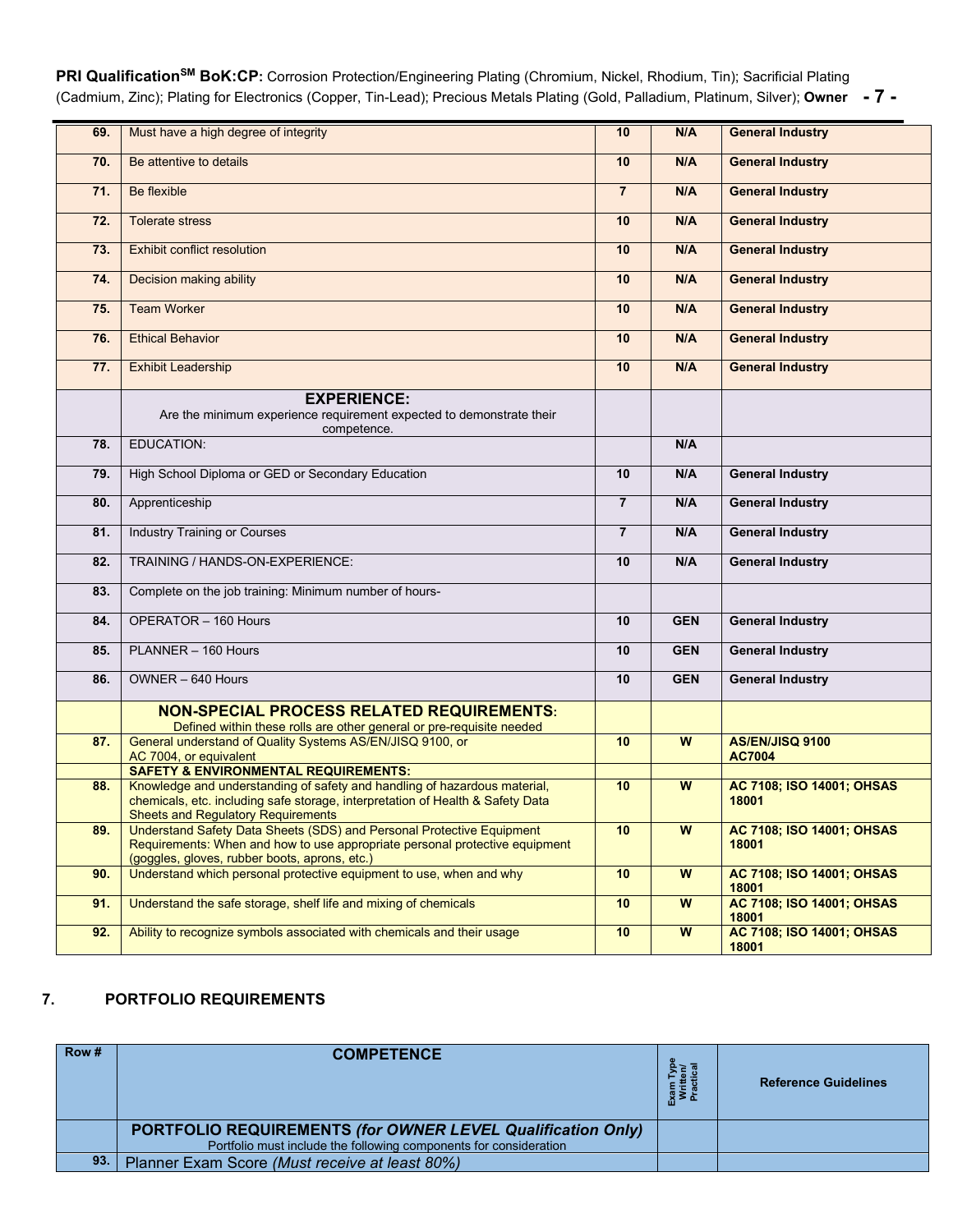**PRI QualificationSM BoK:CP:** Corrosion Protection/Engineering Plating (Chromium, Nickel, Rhodium, Tin); Sacrificial Plating (Cadmium, Zinc); Plating for Electronics (Copper, Tin-Lead); Precious Metals Plating (Gold, Palladium, Platinum, Silver); **Owner - 8 -**

|     | 94. Planner Exam Validity (Must be within 6 months of requalification)                                         |  |
|-----|----------------------------------------------------------------------------------------------------------------|--|
| 95. | <b>Experience Survey</b>                                                                                       |  |
|     | 96. Resume of Experience (Description of Current and Previous Jobs)                                            |  |
|     | 97. Employer / Client Verification (Signed Statement of Corroboration by either<br>current employer or client) |  |
| 98. |                                                                                                                |  |
|     | NOTE: The above components will be scored accordingly                                                          |  |

## **8. DOCUMENT REVISION HISTORY**

| <b>REVISION DATE</b>                                                                                             | <b>SUMMARY</b>                                                             |  |
|------------------------------------------------------------------------------------------------------------------|----------------------------------------------------------------------------|--|
| 17 May 2018                                                                                                      | Updated to new template, add REACh wording                                 |  |
| 18 January 2019                                                                                                  | Reviewed by eQualified Content Developer to ensure document is up to date. |  |
| Editorial revision to update program name from eQualified to PRI Qualification <sup>SM.</sup><br>4 December 2019 |                                                                            |  |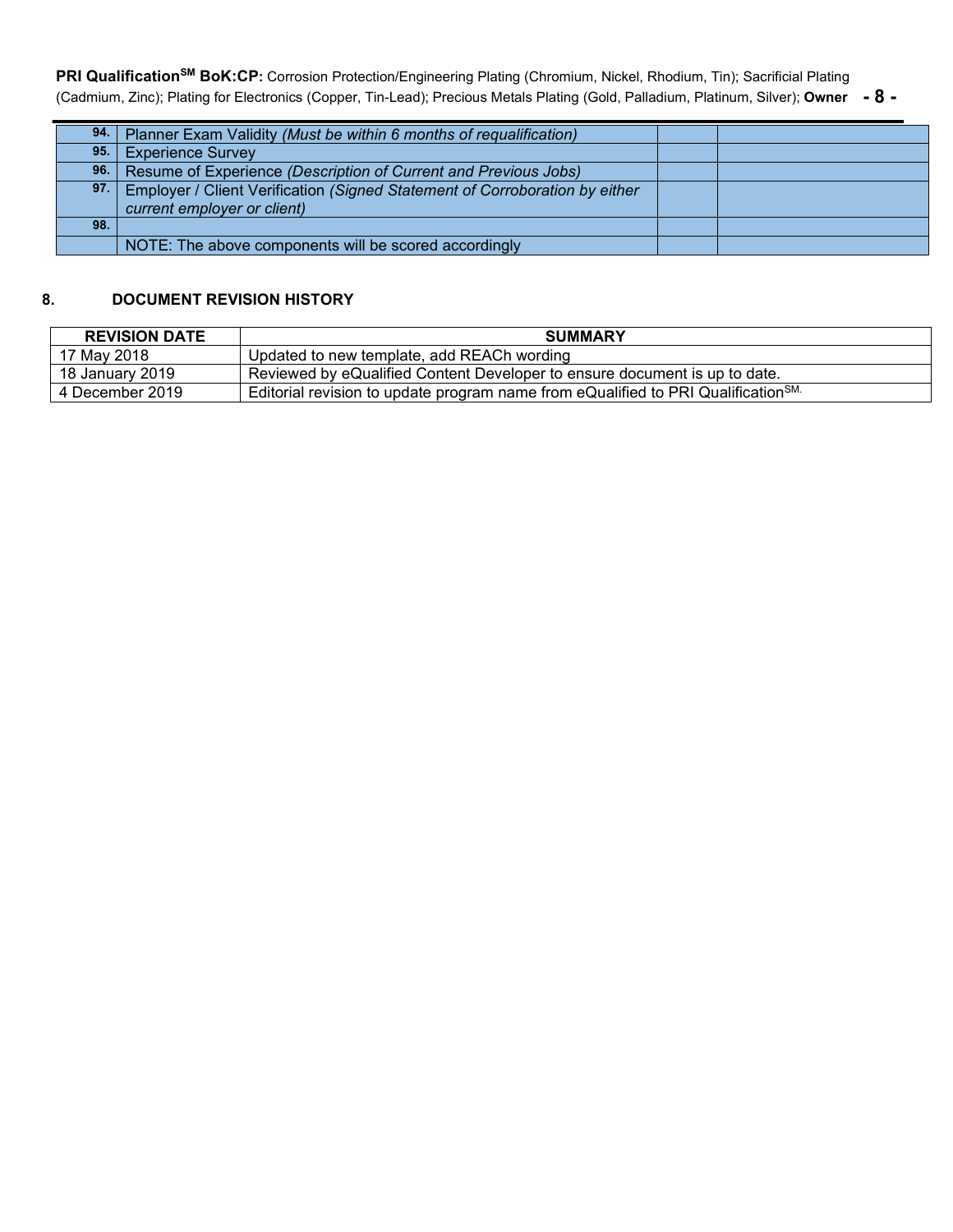**PRI QualificationSM BoK:CP:** Corrosion Protection/Engineering Plating (Chromium, Nickel, Rhodium, Tin); Sacrificial Plating (Cadmium, Zinc); Plating for Electronics (Copper, Tin-Lead); Precious Metals Plating (Gold, Palladium, Platinum, Silver); **Owner - 9 -**

## **ADDENDUM 1**

### **LIST OF INTERNATIONAL STANDARDS & REFERENCE DOCUMENTS FOR PLATING PROCESSES**

| <b>SPECIAL</b><br><b>PROCESS</b>                    | <b>DOCUMENT TITLE</b>                                                                                           | <b>DOCUMENT NUMBER</b>             |
|-----------------------------------------------------|-----------------------------------------------------------------------------------------------------------------|------------------------------------|
| Quality                                             | <b>Audit Criteria for Aerospace Management</b><br><b>System</b>                                                 | <b>AC 7004</b>                     |
| <b>Chemical</b><br><b>Process</b>                   | <b>Audit Criteria for Chemical Processing</b>                                                                   | <b>AC 7108</b>                     |
| <b>Chemical</b><br><b>Process</b>                   | <b>Audit Criteria for Surface Preparation</b><br><b>Prior to Metal Bond</b>                                     | AC 7108/3                          |
| <b>Chemical</b><br><b>Process</b>                   | <b>Audit Criteria for Solution Analysis and</b><br><b>Testing in Support of Chemical Process</b>                | AC 7108/4                          |
| <b>Chemical</b><br><b>Process</b>                   | <b>Audit Criteria for Electroplating and</b><br>Electroforming                                                  | AC 7108/9                          |
| <b>Chemical</b><br><b>Process</b>                   | <b>Audit Criteria for Electroless Plating</b>                                                                   | AC 7108/10                         |
| <b>Cadmium Plating</b>                              | <b>Cadmium Plating</b>                                                                                          | <b>AMS 2400</b>                    |
| <b>Nickel Plating</b><br>Chromium<br><b>Plating</b> | <b>Plating, Nickel, General Purpose</b><br><b>Plating, Chromium, Hard Deposit</b>                               | <b>AMS 2403</b><br><b>AMS 2406</b> |
| <b>Tin Plating</b>                                  | <b>Plating, Tin</b>                                                                                             | <b>AMS 2408</b>                    |
| <b>Silver Plating</b>                               | Plating, Silver, Nickel Strike, High Bake                                                                       | <b>AMS 2410</b>                    |
| <b>Silver Plating</b>                               | <b>Plating, Silver, for High Temperature</b><br><b>Applications</b>                                             | <b>AMS 2411</b>                    |
| <b>Silver Plating</b>                               | Plating, Silver, Copper Strike, Low Bake                                                                        | <b>AMS 2412</b>                    |
| <b>Zinc Nickel</b><br><b>Plating</b>                | <b>Plating, Zinc-Nickel Alloy</b>                                                                               | <b>AMS 2417</b>                    |
| <b>Copper Plating</b>                               | <b>Plating, Copper</b>                                                                                          | <b>AMS 2418</b>                    |
| Chromium<br><b>Plating</b>                          | <b>Plating, Chromium</b>                                                                                        | <b>AMS 2460</b>                    |
| Quality                                             | <b>Quality Management System-</b><br><b>Requirements for Aviation, Space and</b><br><b>Defense Organization</b> | AS 9100                            |
| <b>Chemical</b><br><b>Process</b>                   | <b>Standard Guide for Cleaning Metals Prior</b><br>to Electroplating                                            | <b>ASTM B322</b>                   |
| <b>Tin Plating</b>                                  | <b>Standard Specification for</b><br><b>Electrodeposited Coatings of Tin</b>                                    | <b>ASTM B545</b>                   |
| <b>Zinc Plating</b>                                 | <b>Standard Specification for</b><br><b>Electrodeposited Coatings of Zinc on Iron</b><br>and Steel              | <b>ASTM B633</b>                   |
| <b>Palladium Plating</b>                            | <b>Standard Specification for</b><br><b>Electrodeposited Coatings of Palladium</b><br>for Engineering Use       | <b>ASTM B679</b>                   |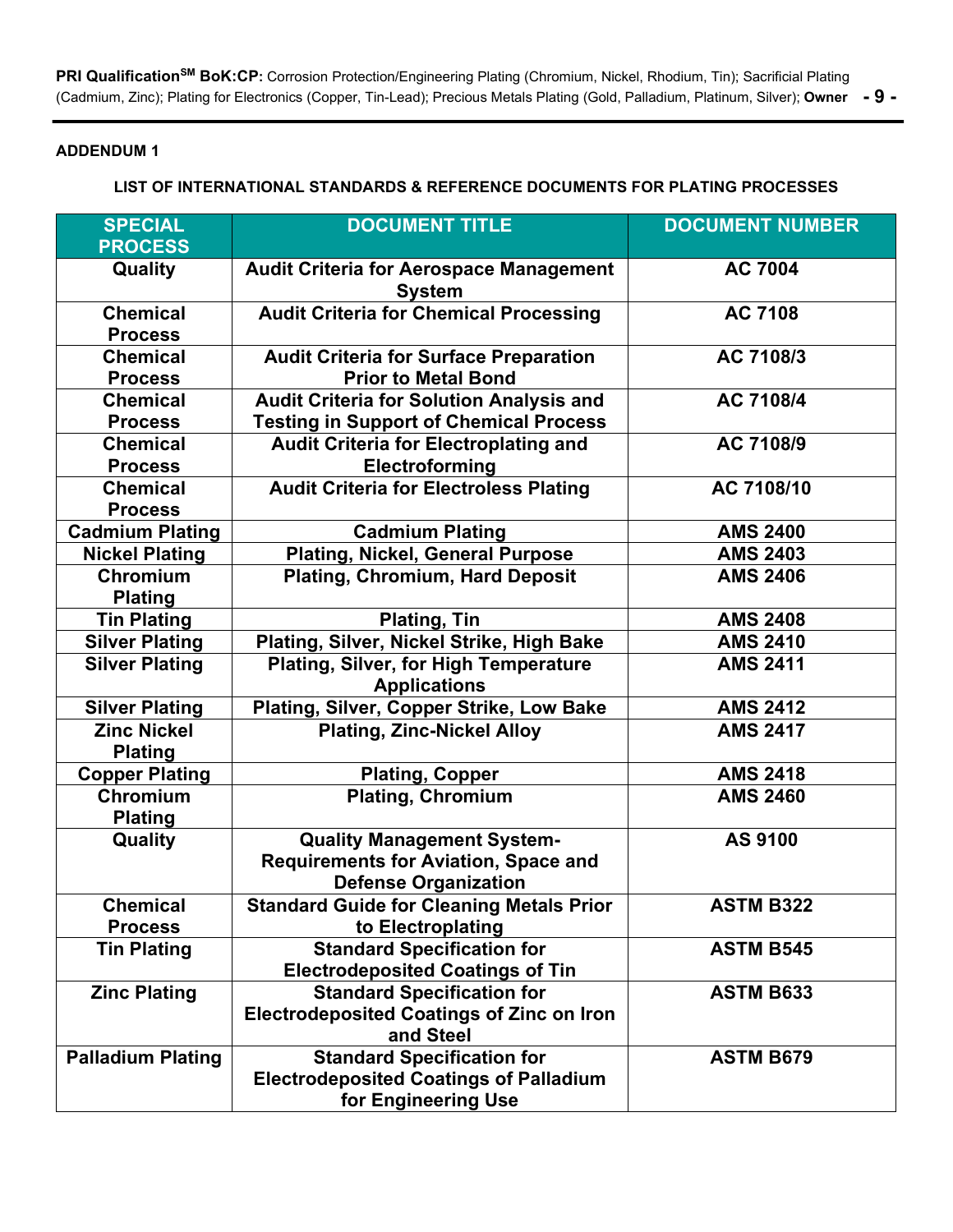PRI Qualification<sup>SM</sup> BoK:CP: Corrosion Protection/Engineering Plating (Chromium, Nickel, Rhodium, Tin); Sacrificial Plating (Cadmium, Zinc); Plating for Electronics (Copper, Tin-Lead); Precious Metals Plating (Gold, Palladium, Platinum, Silver); **Owner - 10 -**

| <b>Silver Plating</b>      | <b>Standard Specification for</b><br><b>Electrodeposited Coatings of Silver for</b> | <b>ASTM B700</b>        |
|----------------------------|-------------------------------------------------------------------------------------|-------------------------|
|                            | <b>Engineering Use</b>                                                              |                         |
| <b>Environment</b>         | <b>Environment Management System</b>                                                | <b>ISO 14001</b>        |
| <b>Chemical</b>            | Metallic and other inorganic coatings --                                            | <b>ISO 27831</b>        |
| <b>Process</b>             | <b>Cleaning and preparation of metal</b><br>surfaces                                |                         |
| <b>Copper Plating</b>      | <b>Military Specification: Copper Plating</b><br>(Electrodeposited)                 | MIL-C-14550             |
| Chromium<br><b>Plating</b> | <b>Chromium Plating, Electrodeposited</b>                                           | MIL-C-23422             |
| <b>Gold Plating</b>        | <b>Military Specification Gold Plating</b><br>Electrodeposited                      | <b>MIL-G-45204</b>      |
| <b>Nickel Plating</b>      | <b>Plating, Black Nickel (Electrodeposited)</b><br>On Brass, Bronze, Or Steel       | MIL-P-18317             |
| <b>Sulfamate Nickel</b>    | <b>Military Specification: Plating, Soft-Nickel</b>                                 | MIL-P-27418             |
|                            | <b>Electrodeposited Sulfamate Bath</b>                                              |                         |
| <b>Palladium Plating</b>   | <b>Military Specification: Palladium Plating</b>                                    | MIL-P-45209             |
|                            | (Electrodeposited)                                                                  |                         |
| <b>Tin-Lead Plating</b>    | Military Specification: Electrodeposited or                                         | MIL-P-81728             |
|                            | Hot Dipped, For Ferrous & Non-Ferrous                                               |                         |
|                            | <b>Metals</b>                                                                       |                         |
| <b>Rhodium Plating</b>     | <b>Military Specification: Rhodium Plating</b><br>(Electrodeposited)                | MIL-R-46085             |
| Chromium                   | <b>Chromium Plating, Black</b>                                                      | <b>MIL-STD-14538</b>    |
| <b>Plating</b>             | (Electrodeposited)                                                                  |                         |
| Chromium                   | <b>Chromium Plating, Low Embrittlement,</b>                                         | <b>MIL-STD-1501</b>     |
| <b>Plating</b>             | Electrodeposition                                                                   |                         |
| <b>Safety</b>              | <b>Occupational Health and Safety</b>                                               | <b>OHSAS 18001</b>      |
|                            | <b>Management</b>                                                                   |                         |
| Chromium<br><b>Plating</b> | <b>Chromium Plating (Electrodeposited)</b>                                          | <b>SAE AMS-QQ-C-320</b> |
| <b>Cadmium Plating</b>     | <b>Plating Cadmium (Electrodeposited)</b>                                           | SAE AMS-QQ-P-416        |
| <b>Electroless</b>         | <b>Military Specification: Coatings -</b>                                           | <b>SAE-AMS-C-26074</b>  |
| <b>Nickel Plating</b>      | <b>Electroless Nickel</b>                                                           |                         |
| <b>Nickel Plating</b>      | <b>Electroless Nickel Coatings</b>                                                  | <b>SAE-AMS-C-26074</b>  |
| <b>Tin-Lead Plating</b>    | <b>Plating, Tin-Lead (Electrodeposited)</b>                                         | <b>SAE-AMS-P-81728</b>  |
| <b>Nickel Plating</b>      | <b>Federal Specification: Nickel Plating</b>                                        | SAE-AMS-QQ-N-290        |
|                            | (Electrodeposited)                                                                  |                         |
| <b>Silver Plating</b>      | <b>Federal Specification: Silver Plating,</b>                                       | SAE-AMS-QQ-S-365        |
|                            | Electrodeposited)                                                                   |                         |
| <b>Zinc Plating</b>        | <b>Federal Specification: Zinc Coating,</b><br>Electrodeposited                     | SAE-AMS-QQ-Z-325        |